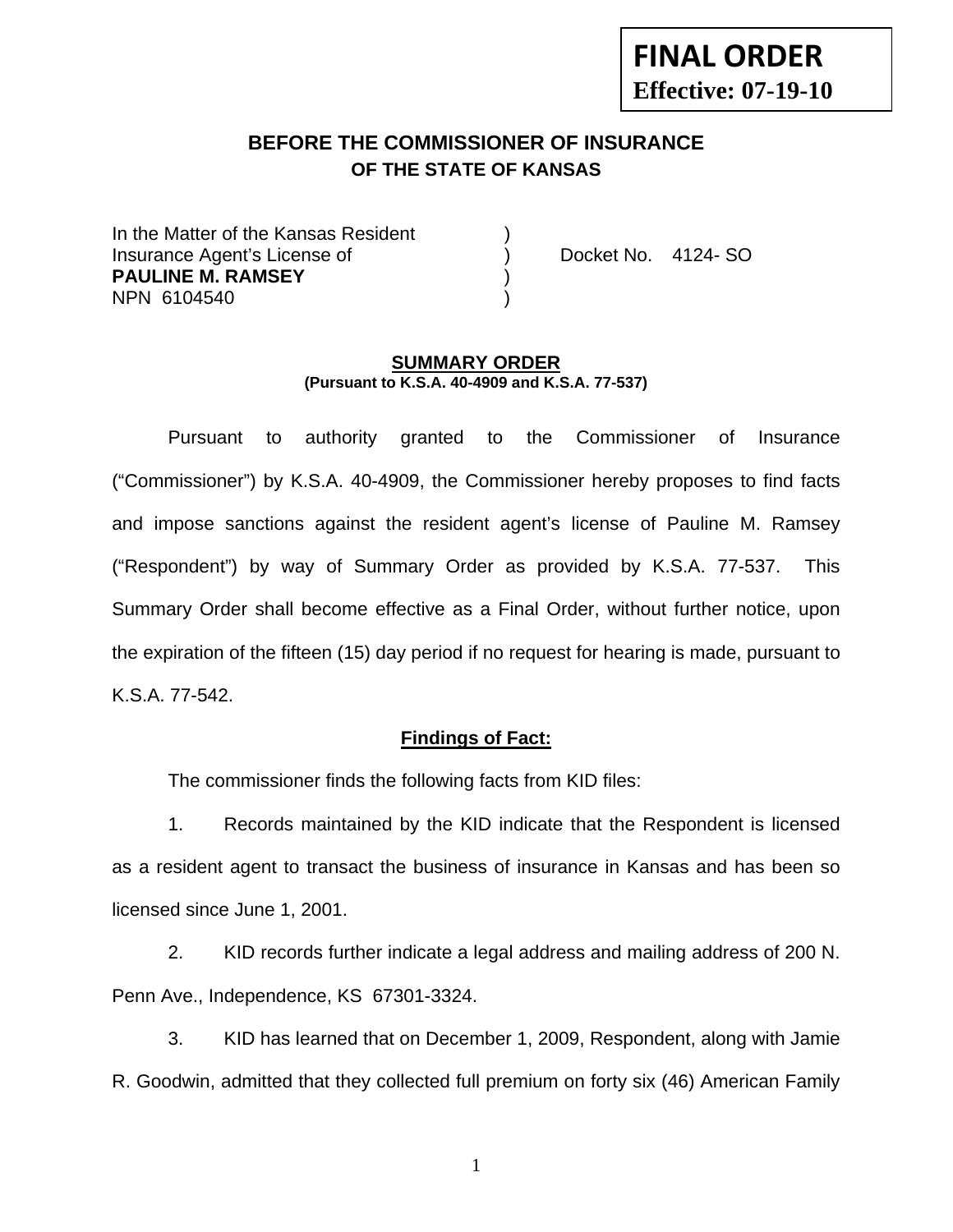insurance policies, but failed to remit the Eighteen Thousand Seven Hundred Three Dollars and Eighty Two Cents (\$ 18,703.82) to the company.

 4. Respondent and Ms. Goodwin have paid the full amount owed to the company.

5. The staff attorney who signed below sent to Respondent, on April 8, 2010,

a letter outlining the above facts. The letter was returned, unopened, with a post office

sticker that says "Return to Sender, Refused, Unable to Forward".

## **Applicable Law**

6. K.S.A. 40-4909(a) provides, in relevant part:

"The commissioner may deny, suspend, revoke or refuse renewal of any license issued under this act if the commissioner finds that the applicant or license holder has:

- (2) Violated:
	- (A) Any provision of chapter 40 of the Kansas Statutes Annotated, and amendments thereto, or any rule and regulation promulgated hereunder
- (4) Improperly withheld, misappropriated or converted any moneys or properties received in the course of doing insurance business.
- (8) Used any fraudulent, coercive, or dishonest practice, or demonstrated any incompetence, untrustworthiness, or financial irresponsibility in the conduct of business in this state or elsewhere. . .."

7. The Commissioner may revoke any license issued under the Insurance

Agents Licensing Act if the Commissioner finds that the interests of the insurer or the insurable interests of the public are not properly served under such license. K.S.A. 40- 4909(b).

8. Failure to forward insurance premiums may be a criminal act. K.S.A. 40-

247.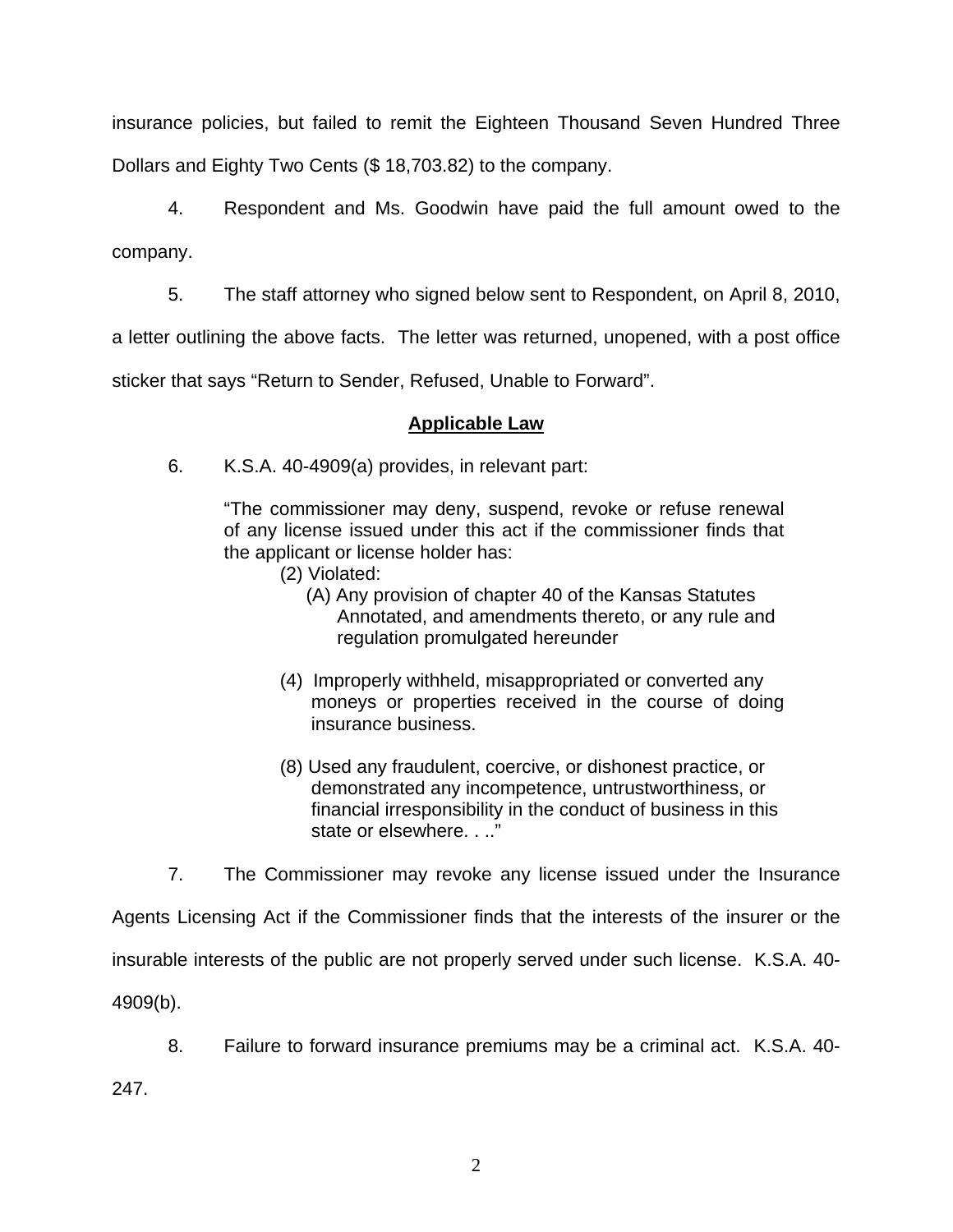#### **Conclusions of Law**

 9. The Commissioner has jurisdiction over Respondent as well as the subject matter of this proceeding, and such proceeding is held in the public interest.

The Commissioner finds, based on the facts contained in paragraphs 3, 4 and 5, that Respondent has demonstrated incompetence, untrustworthiness, or financial irresponsibility in the conduct of business.

 10. Based on the nature of Respondent's response to the notice, the Commissioner concludes that sufficient grounds exist for the revocation of Respondent's insurance agent's license pursuant to K.S.A. 40-4909(b) because such license is not properly serving the interests of the insurer and the insurable interests of the public.

 11. Based on the facts and circumstances set forth herein, it appears that the use of summary proceedings in this matter is appropriate, in accordance with the provisions set forth in K.S.A. 77-537(a), in that the use of summary proceedings does not violate any provision of the law and the protection of the public interest does not require the KID to give notice and opportunity to participate to persons other than Pauline M. Ramsey.

**IT IS THEREFORE ORDERED BY THE COMMISSIONER OF INSURANCE THAT** the Kansas resident insurance agent's license of Pauline M. Ramsey is hereby **REVOKED. It is further ordered,** that Pauline M. Ramsey shall **CEASE and DESIST** from the sale, solicitation, or negotiation of insurance and/or receiving compensation deriving from the sale, solicitation, or negotiation of insurance conducted after the effective date of this order.

3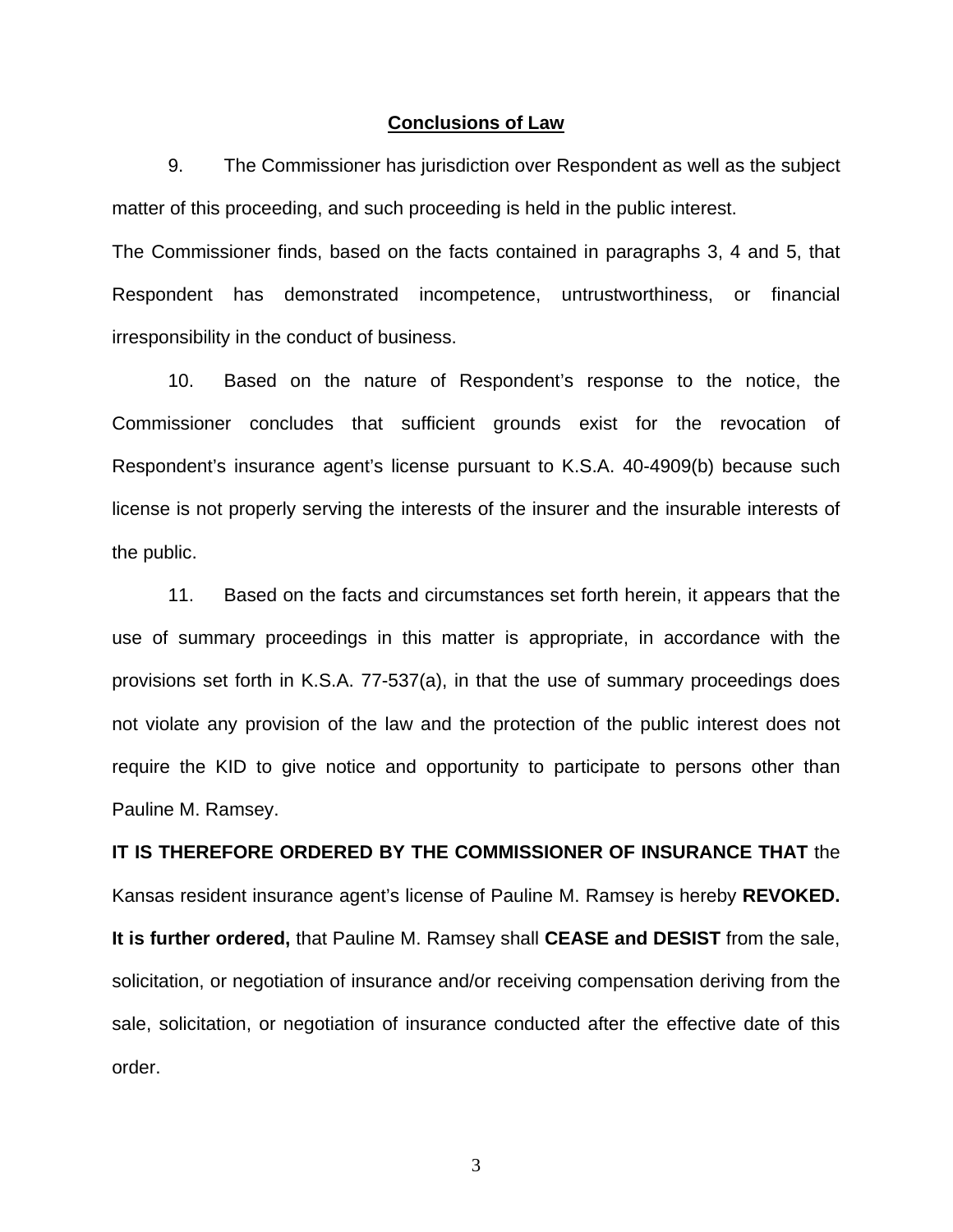### **NOTICE OF RIGHTS**

(Pursuant to K.S.A. 77-542)

Pauline M. Ramsey is entitled to a hearing pursuant to K.S.A. 77-537 and K.S.A. 77-542, the Kansas Administrative Procedure Act. If Respondent desires a hearing, she must file a written request for a hearing with:

 John W. Campbell, General Counsel Kansas Insurance Department 420 S.W. 9<sup>th</sup> Street Topeka, Kansas 66612

This request must be filed within fifteen (15) days from the date of service of this Order. If Respondent requests a hearing, the Kansas Insurance Department will notify her of the time and place of the hearing and information on procedures, right of representation, and other rights of parties relating to the conduct of the hearing, before commencement of the same.

If a hearing is not requested in the time and manner stated above, this Summary Order shall become effective as a Final Order upon the expiration of time for requesting a hearing, pursuant to K.S.A. 77-613. In the event Respondent files a Petition for Judicial Review, pursuant to K.S.A. §77-613(e), the agency officer to be served on behalf of the Kansas Insurance Department is:

 John W. Campbell, General Counsel Kansas Insurance Department 420 S.W.  $9<sup>th</sup>$  Street Topeka, Kansas 66612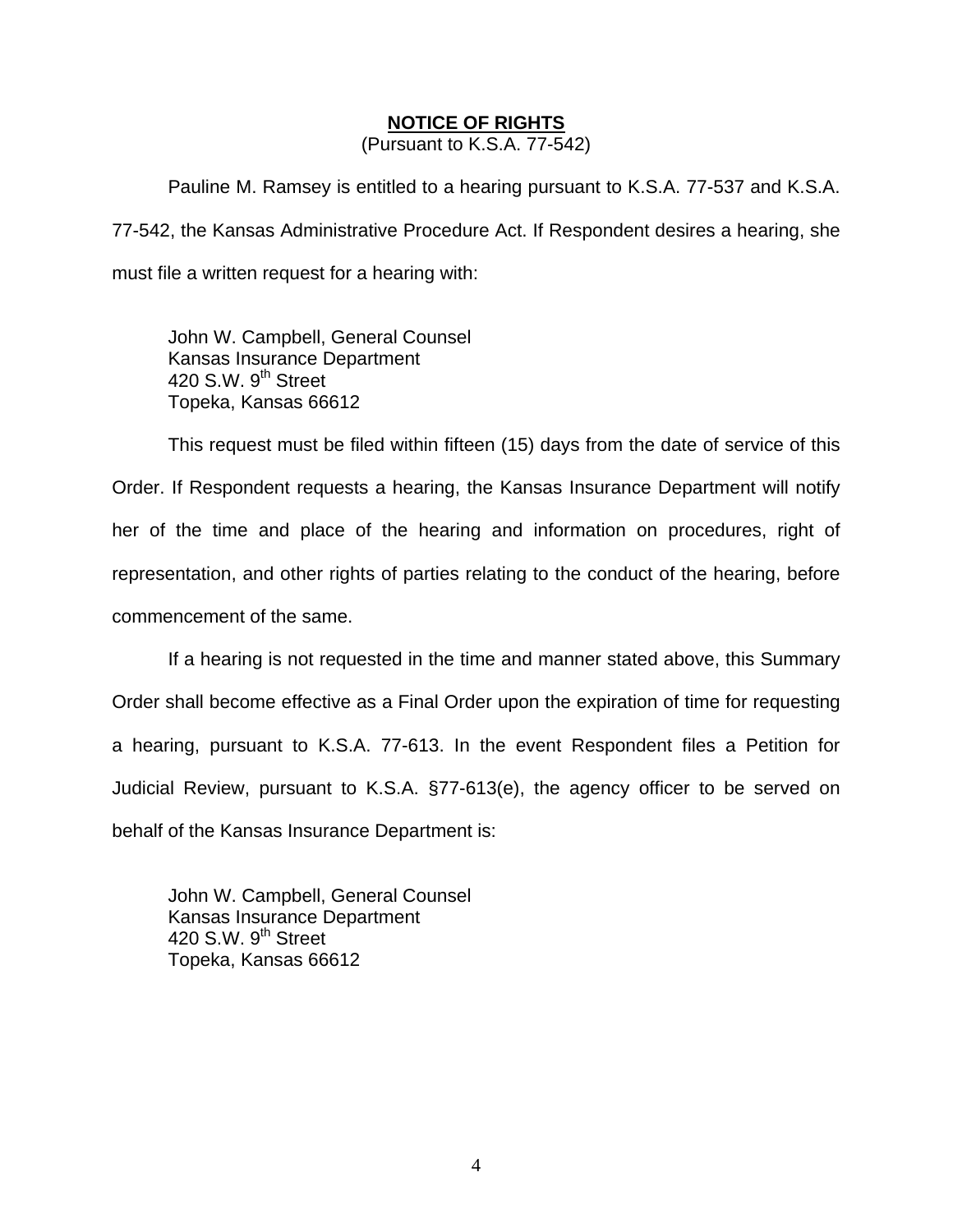**IT IS SO ORDERED THIS \_\_28th\_\_ DAY OF \_\_\_\_\_\_\_\_June\_\_\_\_\_\_\_\_\_, 2010,** 

**IN THE CITY OF TOPEKA, COUNTY OF SHAWNEE, STATE OF KANSAS.** 



\_/s/ Sandy Praeger\_\_\_\_\_\_\_\_\_\_\_\_\_\_\_\_ Sandy Praeger EPARTMENT VAN COMMISSIONER Of Insurance

 \_/s/ John W. Campbell\_\_\_\_\_\_\_\_\_\_\_\_\_ John W. Campbell General Counsel

## **Certificate of Service**

 The undersigned hereby certifies that she serviced a true and correct copy of the above and foregoing **Notice** and **Summary Order** on this \_\_\_28th\_\_\_\_ day of  $\_$ June $\_$ , 2010, by placing the same in the United States Mail, first class postage prepaid, addressed to the following:

 Ms. Pauline M. Ramsey 200 N. Penn Avenue Independence, KS 67301-3324

and

 409 W. 5th St. Longton, KS 67352

> \_/s/ John R. Dowell\_\_\_\_\_\_\_\_\_\_\_\_\_\_\_\_ John R. Dowell